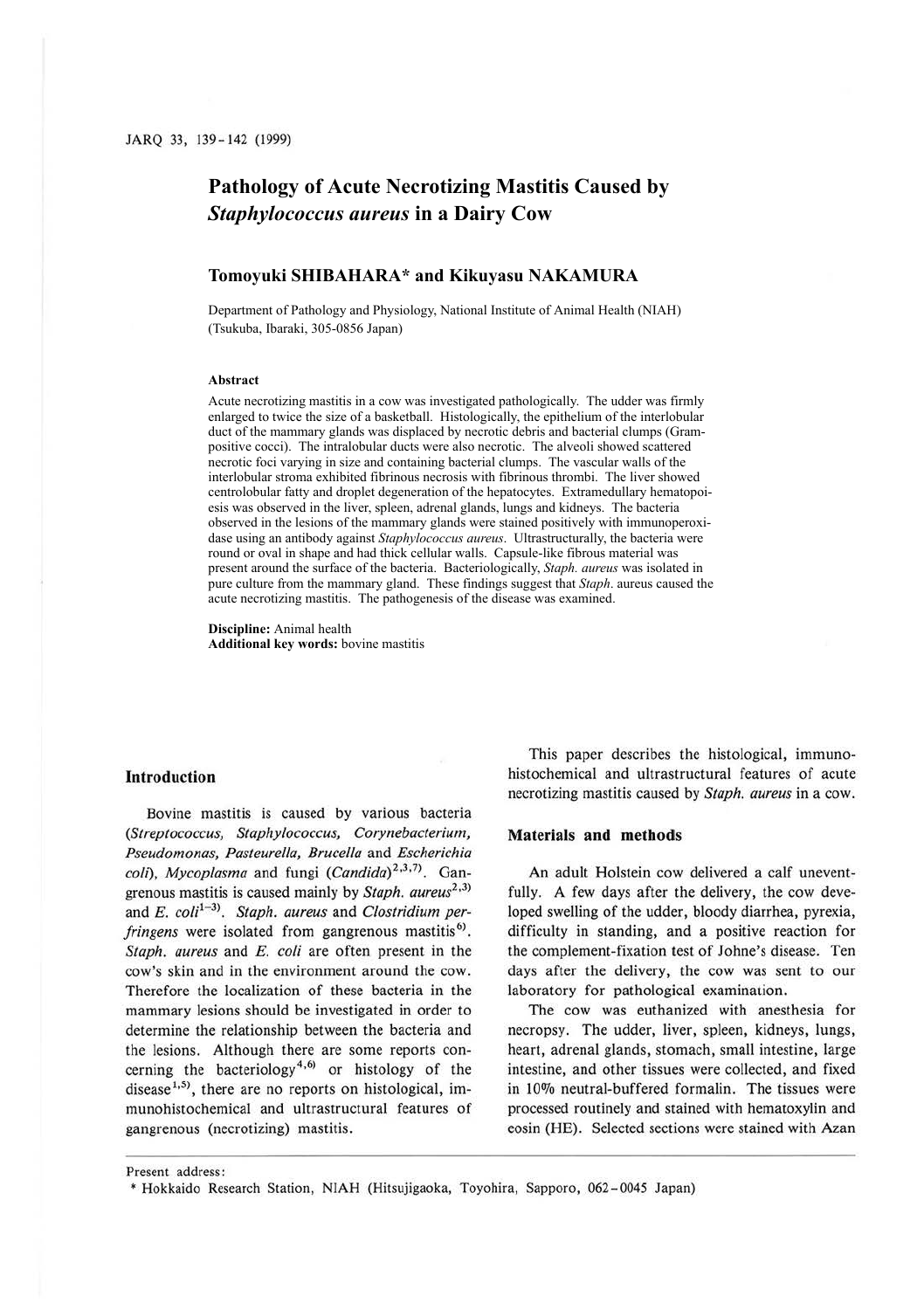stain, Gram stain and phosphotungstic acid hematoxylin (PTAH). The paraffin sections were stained using an avidin-biotin-peroxidase complex (ABC) immunostaining kit (Vector Lab., U.S.A.). A rabbit antibody against *Staph. aureus* was used at 1:2,000 dilution. Mammary gland tissues were fixed in  $2.5\%$ glutaraldehyde and post-fixed in  $1\%$  osmic acid, dehydrated with alcohol, and embedded in epoxy resin. Thin sections were stained with 1% uranyl acetate and Reynold's lead citrate, and examined with a transmission electron microscope (TEM). Attempts to isolate bacteria from the mammary glands, the granuloma in the liver and the colon of the cow were made by aerobically culturing the samples on sheep blood agar plates and desoxycholate-hydrogen sulfide-lactose (DHL) agar plates.

## **Results**

The udder (all 4 quarters of the udder) was firmly enlarged to twice the size of a basketball. Cheeselike material oozed from the lactiferous ducts of the teat papilla and the cut surface of the parenchyma. Encapsulated abscesses (about 2 cm in diameter) were

observed in the omentum and in the peritoneum in addition to pathological findings such as, nutmeg liver, stagnation of the bile in the gall bladder, subcutaneous gelatinous infiltration and jaundice, and congestion and hemorrhages in the small and large intestines. *Staph. aureus* was isolated in pure culture from the mammary glands of the cow.

Jn the mammary gland, interlobular ducts were severely affected. The epithelium of the interlobular duct was displaced by necrotic debris and bacterial clumps (Gram-positive cocci) (Fig. 1). The intralobular ducts of most of the lobules of the mammary glands were also necrotic. The alveoli showed scattered necrotic foci varying in size and containing bacterial clumps. In the small necrotic foci, bacterial clumps were surrounded by the alveolar epithelial cells showing necrosis. Fusion of such necrotic foci led to the formation of larger foci. The intact area of the parenchyma revealed hyperemia. The interlobular stroma showed edematous loosening with some neutrophils and mononuclear cells. The vascular walls of the interlobular stroma showed fibrinous necrosis with fibrinous thrombi (PTAHpositive) (Fig. 2).



Fig. I. Severe necrosis of interlobular and intralobular ducts

> The lesions affected the interlobular duct, intralobular ducts and alveoli (Azan  $\times$  30).



Fig. 2. Bacterial clumps (arrows) surrounded by alveolar epithelial cells undergoing necrosis Thrombus(•) is seen in the blood vessel (HE x 100).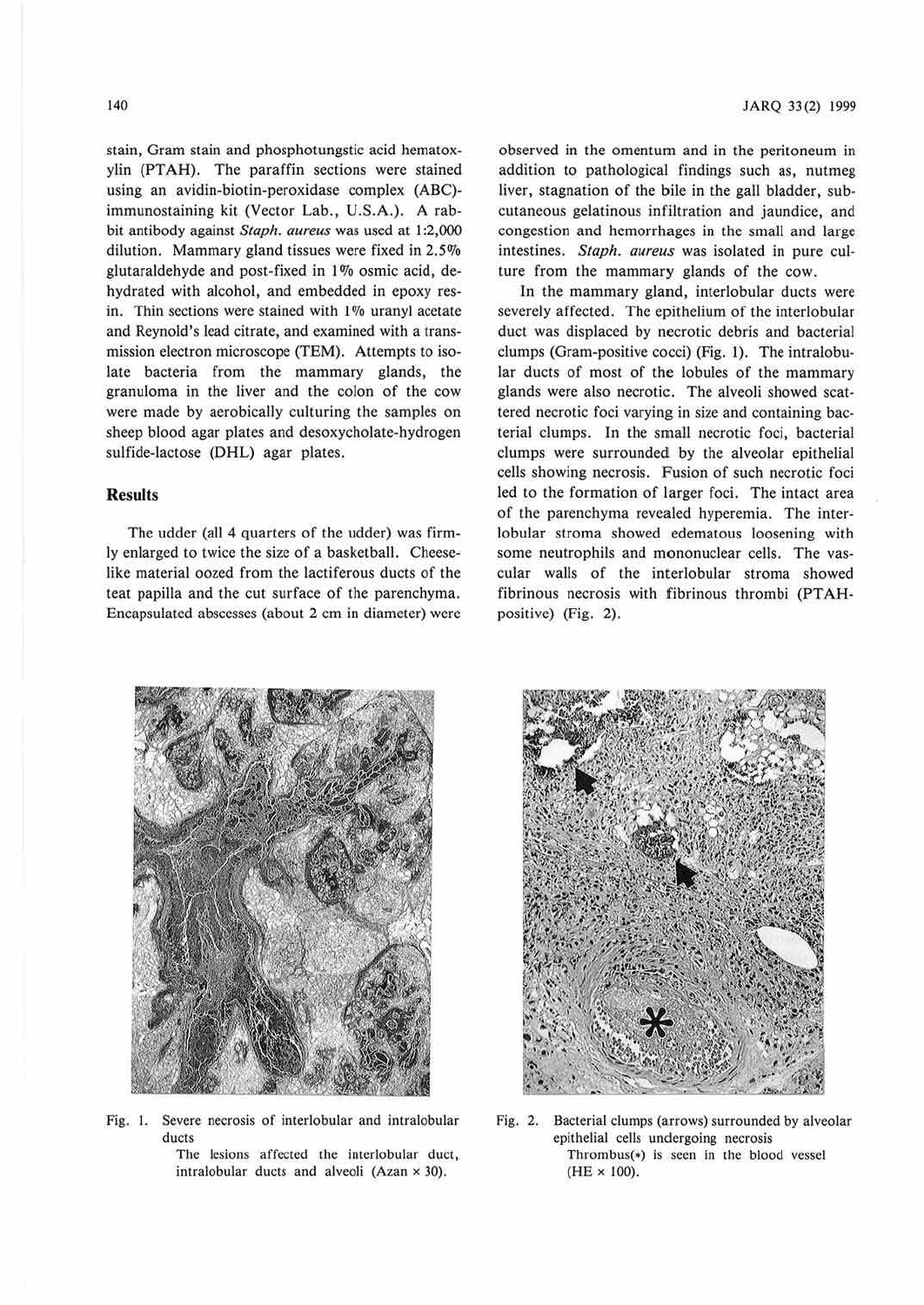In the liver, the hepatocytes underwent fatty and droplet (Fig. 3) degeneration. Occasionally, megakaryocytes, erythroblasts aad granulocytes migrated into the sinusoids (Fig. 4). The spleen showed a marked congestion with megakaryocytes and granulocytes migrating into the red pulp. Severe migration of megakaryocytes, erythroblasts and granulocytes was observed into the blood capillaries of the cortex of the adrenal gland. Occasionally, megakaryocytes were seen in the alveolar walls of the lung and in the blood capillaries of the kidney. Granulomatous nodules, consisting of eosinophilic debris surrounded by multinucleaced giant cells and macrophages with proliferation of the fibrous connective tissue, were noted in the pleura on the rib. Gram-positive, small, rod-shaped bacteria were seen in the debris which were present in the granuloma. The cocci observed in the lesions of the mammary glands were stained positively with ABC stain using an antibody against *Staph. aureus* (Fig. 5), unlike the rods in the granuloma of the pleura. In the mammary glands, the bacteria which were round or oval in shape and had thick cellular walls showed the characteristics of Gram-positive bacteria (Fig. 6-a). The size of the bacteria ranged from 0.8 to 1.0  $\mu$ m in diameter. Ruthenium-red-positive fibrous material

(capsule) was present around the surface of the bacteria (Fig. 6-b).

#### **Discussion**

In the present case, the lesions of the mammary glands consisted of vascular necrosis with fibrinous thrombosis. These changes had been reported previously in staphylococcal mastitis<sup>3)</sup>. This vascular damage may have played a role in the acute coagulative necrosis of the mammary gland parenchyma observed in our case also. Acute staphylococcal mastitis occurs shortly after parturition<sup>3)</sup>. Extramedullary hematopoiesis in the liver, spleen, adrenal glands, lungs, and kidneys observed in the present case suggests that the cow may have been anemic, presumably due to parturition. The cow showed a positive reaction to the complement-fixation test of Johne's disease and had small nodules of encapsulated abscesses in the omentum and in the peritoneum. The stresses of parturition, anemia, and infection with another bacterium may have led to a higher sensitivity to staphylococcal infection.

Previously, researchers had examined histologically 47 cows from an abattoir, and mastitis was recorded in 36 cows<sup>5)</sup>, of which, 2 showed necrotizing



Fig. 3. Droplet (arrows) and fatty degeneration of hepatocytes  $(HE \times 400)$ 



Fig. 4. Extramedullary haematopoiesis in the liver Migration of megakaryocytes (arrow), erythroblasts and granulocytes into hepatic sinusoids  $(HE \times 200)$ .